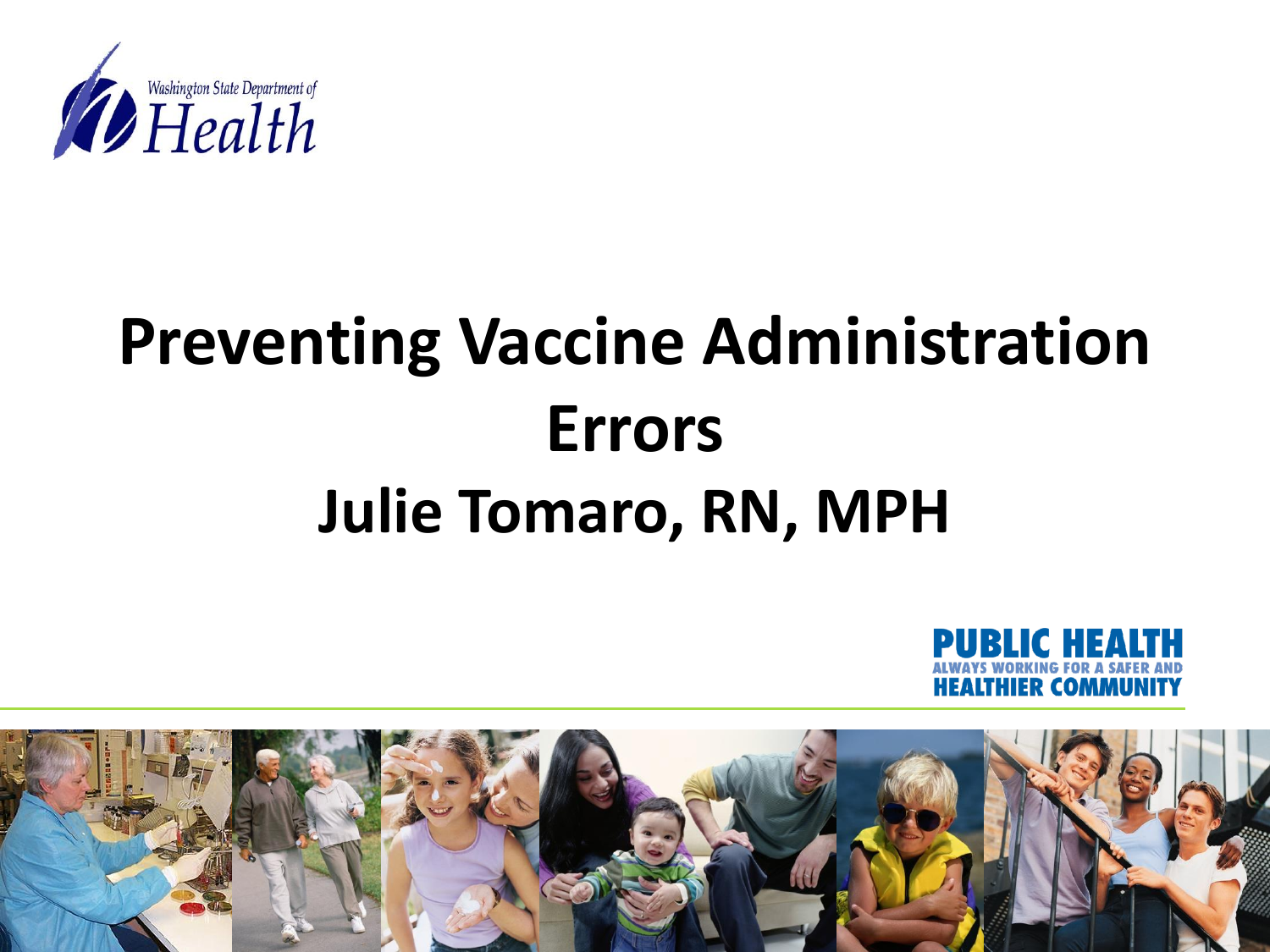### Case Study #1

Isabella, a 4 year old new to your office, received 0.25mL dose of Fluzone on 9/5/17 according to the Immunization Information System. There is no documentation of [www.immunize.org/catg.d/p4072.pdf](http://www.immunize.org/catg.d/p4072.pdf)previous flu doses. Influenza Vaccine Products for the 2017-2018 Influenza Season

#### Questions:

- 1. Is the 0.25mL dose of Fluzone appropriate for her age?
- 2. What, if anything, needs to be done about the dose of Fluzone?
- 3. Does she need a second flu vaccine dose this season?

| Manufacturer                                                      | <b>Trade Name</b>                   |                                            | <b>Mercury</b><br>Content |                              | Vaccine Product Billing Code <sup>2</sup> |              |
|-------------------------------------------------------------------|-------------------------------------|--------------------------------------------|---------------------------|------------------------------|-------------------------------------------|--------------|
|                                                                   | (vaccine abbreviation) <sup>1</sup> | <b>How Supplied</b>                        | (mcg Hg/0.5mL)            | <b>Age Group</b>             | CPT                                       | Medicare     |
| <b>AstraZeneca</b>                                                | FluMist <sup>3</sup> (LAIV4)        | 0.2 mL (single-use nasal spray)            | $\Omega$                  | 2 through 49 years           | 90672                                     | 90672        |
| <b>GlaxoSmithKline</b>                                            | Fluarix (IIV4)                      | 0.5 mL (single-dose syringe)               | $\bf{0}$                  | 3 years & older              | 90686                                     | 90686        |
| ID Biomedical Corp. of Ouebec.<br>a subsidiary of GlaxoSmithKline | FluLaval (IIV4)                     | 0.5 mL (single-dose syringe)               | $\mathbf{0}$              | 6 months & older             | 90686                                     | 90686        |
|                                                                   |                                     | 5.0 mL (multi-dose vial)                   | $-25$                     | 6 months & older             | 90688                                     | 90688        |
| Protein Sciences Corp.                                            | Flublok (RIV3)                      | 0.5 mL (single-dose vial)                  | $\bf{0}$                  | 18 years & older             | 90673                                     | 90673        |
|                                                                   | Flublok (RIV4)                      | 0.5 mL (single-dose syringe)               | $\mathbf{0}$              | 18 years & older             | 90682                                     | 90682        |
| Sanofi Pasteur, Inc.                                              | Fluzone (IIV4)                      | 0.25 mL (single-dose syringe)              | $\bf{0}$                  | 6 through 35 months          | 90685                                     | 90685        |
|                                                                   |                                     | 0.5 mL (single-dose syringe)               | $\mathbf{0}$              | 3 years & older              | 90686                                     | 90686        |
|                                                                   |                                     | 0.5 mL (single-dose vial)                  | $\bf{0}$                  | 3 years & older              | 90686                                     | 90686        |
|                                                                   |                                     | 5.0 mL (multi-dose vial)                   | 25                        | 6 through 35 months          | 90687                                     | 90687        |
|                                                                   |                                     | 5.0 mL (multi-dose vial)                   | 25                        | 3 years & older              | 90688                                     | 90688        |
|                                                                   | Fluzone High-Dose (IIV3-HD)         | 0.5 mL (single-dose syringe)               | $\mathbf{0}$              | 65 years & older             | 90662                                     | 90662        |
|                                                                   | Fluzone Intradermal (IIV4-ID)       | 0.1 mL (single-dose microiniection system) | $\mathbf{0}$              | 18 through 64 years          | 90630                                     | 90630        |
| Segirus                                                           | Afluria (IIV3)                      | 0.5 mL (single-dose syringe)               | $\mathbf{0}$              | 5 years & older <sup>4</sup> | 90656                                     | 90656        |
|                                                                   |                                     | 5.0 ml. (multi-dose vial)                  | 24.5                      |                              | 90658                                     | <b>Q2035</b> |
|                                                                   | Afluria (IIV4)                      | 0.5 mL (single-dose syringe)               | $\Omega$                  | 5 years & older <sup>4</sup> | 90686                                     | 90686        |
|                                                                   |                                     | 5.0 mL (multi-dose vial)                   | 24.5                      |                              | 90688                                     | 90688        |
|                                                                   | Fluad (allV3)                       | 0.5 mL (single-dose syringe)               | 0                         | 65 years & older             | 90653                                     | 90653        |
|                                                                   | Fluvirin (IIV3)                     | 0.5 mL (single-dose syringe)               | ₫                         | 4 years & older              | 90656                                     | 92200        |
|                                                                   |                                     | 5.0 mL (multi-dose vial)                   | 25                        |                              | 90658                                     | Q2037        |
|                                                                   | Flucelyax (cclIV4)                  | 0.5 mL (single-dose syringe)               | $\bf{0}$                  | 4 years & older              | 90674                                     | 90674        |
|                                                                   |                                     | 5.0 mL (multi-dose vial)                   | 25                        |                              | 90749/907565                              | O2039/90756* |

culture-based vaccine, the prefix "cc" is used (e.g., cclIV3/

**ACTION CONTINUES STARTED MAN** 

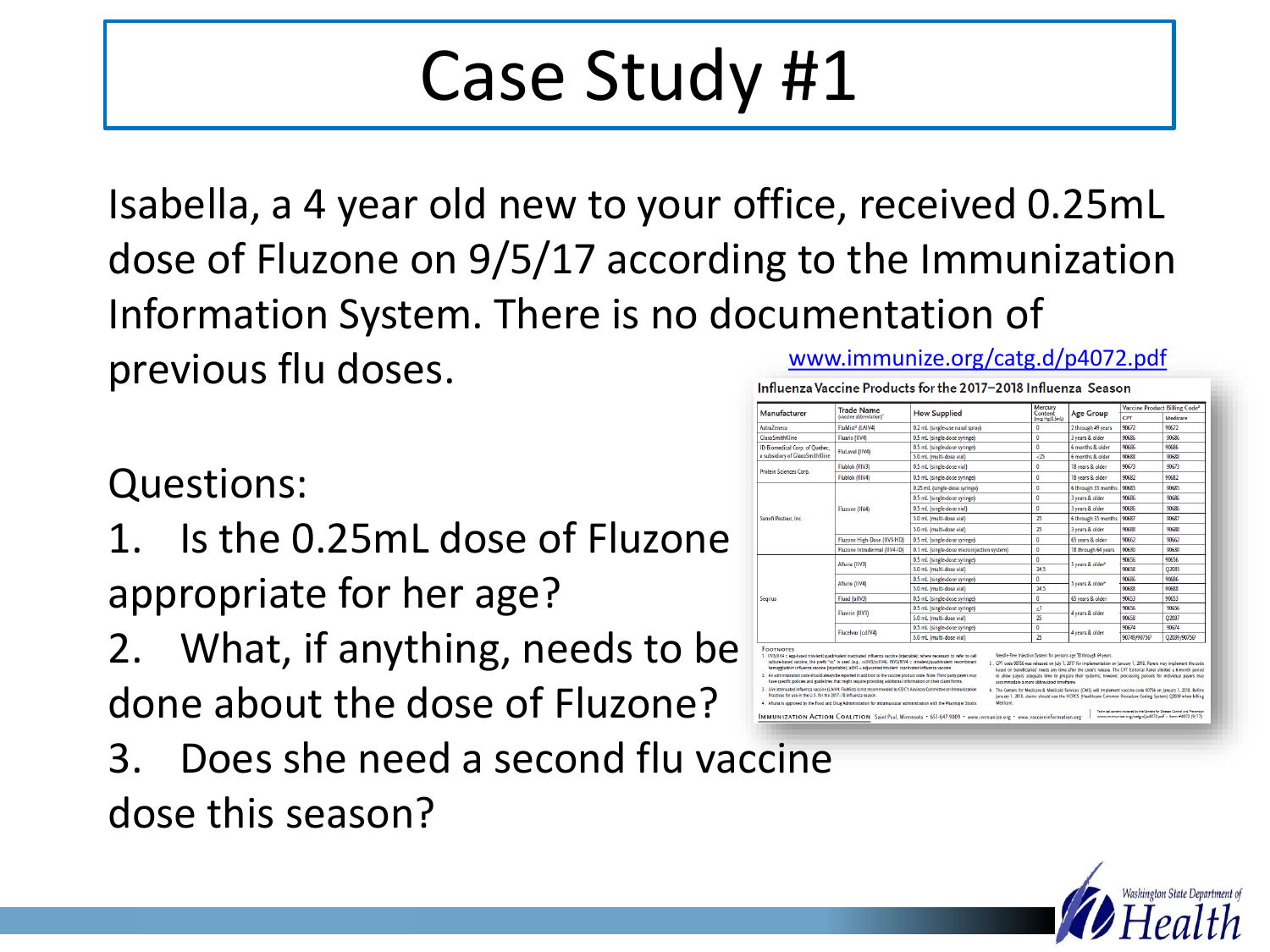## Case Study #2

Two patients in our clinic were given the DTaP-IPV component of Pentacel and one patient was only given the Hib component.

Questions:

- 1. Does this count as a valid dose of DTaP and IPV?
- 2. Can we mix the unused Hib component with sterile water and give it separately?
- 3. Does the patient who received the Hib component need to have another Hib dose?

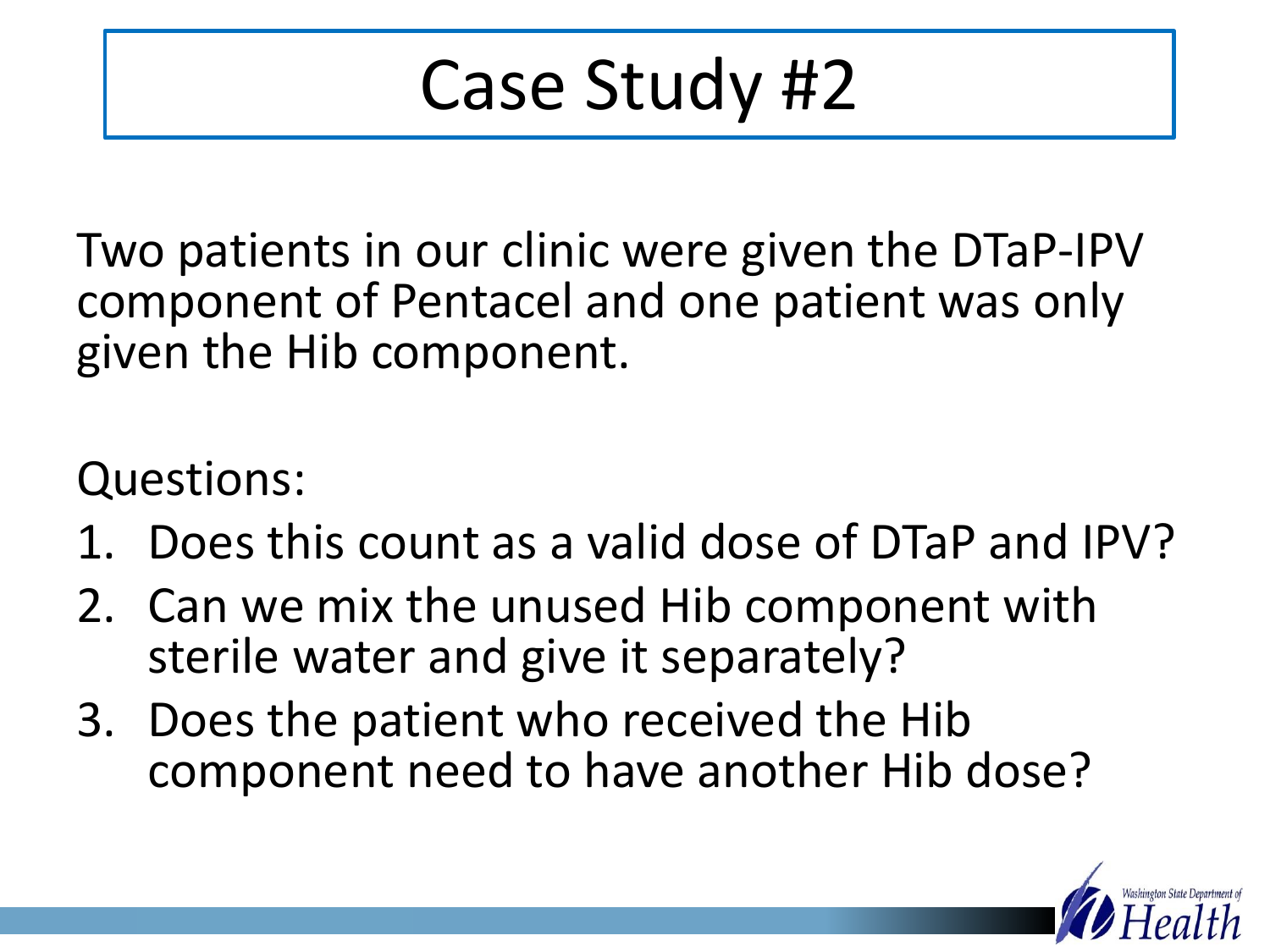# What are the most common vaccine administration errors?



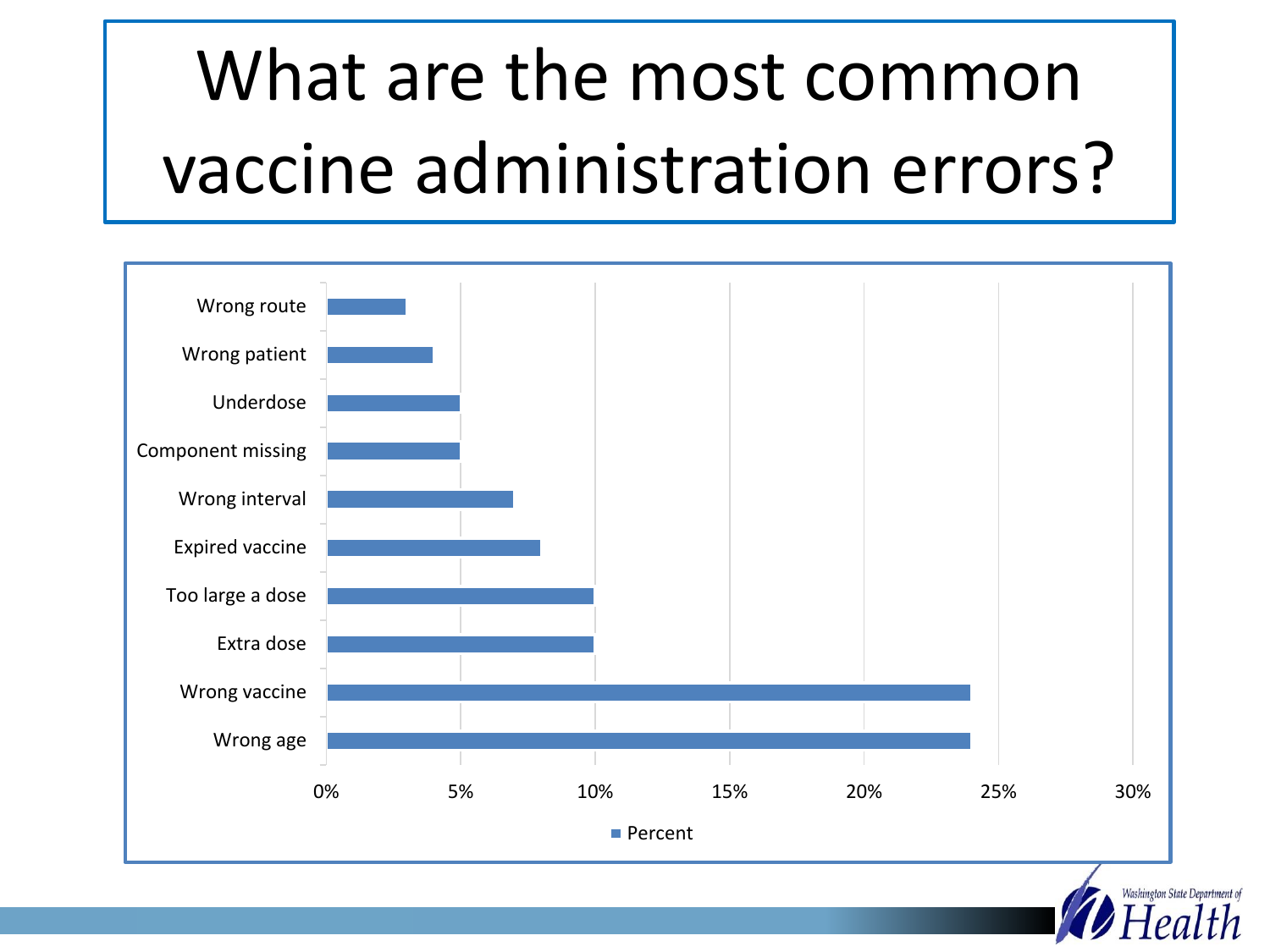Why worry about appropriate vaccine administration?

- Limit vaccine adverse reactions
- Optimize the immune response
- Based on clinical trials that determine the dose, route, and schedule for each vaccine

#### **Errors can affect cost, convenience, effectiveness, and confidence in vaccine and providers**

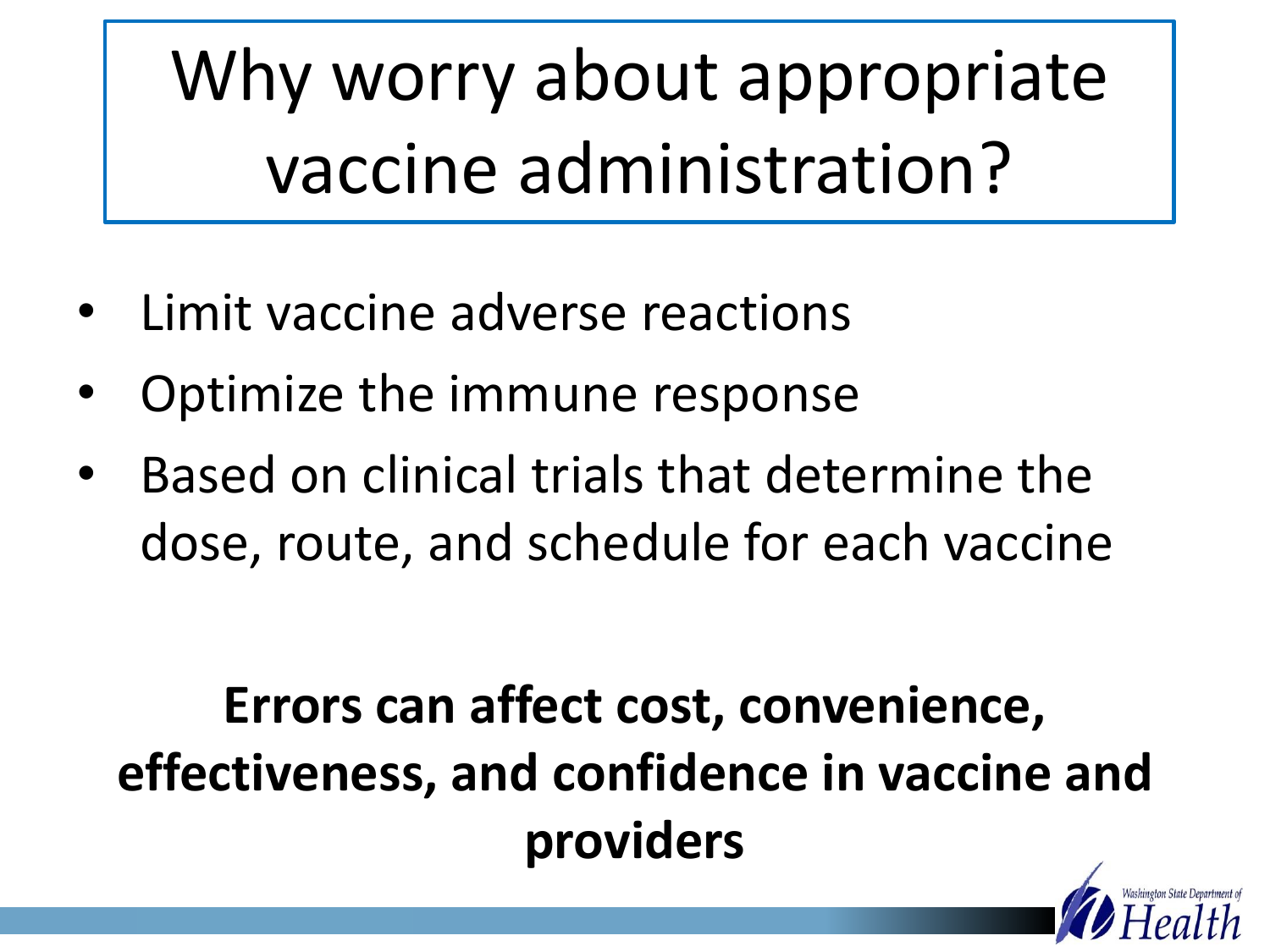## Know the "7 Rights" of Vaccine Administration

- #1: Right patient
	- Provide culturally and linguistically appropriate education
- #2: Right time
- #3: Right vaccine (and diluent)
- #4: Right dosage
- #5: Right route, needle, and technique
- #6: Right injection site
- #7: Right documentation
	- Provide most current VIS in an appropriate language

#### [www.immunize.org/catg.d/p2020.pdf](http://www.immunize.org/catg.d/p2020.pdf)

#### Administration by the Intramuscular (IM) Route

Administer these vaccines via IM route · Diphtheria-tetanus-pertussis (DTaP, Tdap) · Diphtheria-tetanus (DT, Td) · Haemophilus influenzae type b  $(Hib)$ · Hepatitis A (HepA) · Hepatitis B (HepB) · Human papillomavirus (HPV) · Inactivated influenza (IIV) · Meningococcal serogroup B (MenB) · Quadrivalent meningococcal conjugate (MenACWY [MCV4]) · Pneumococcal conjugate (PCV13) Administer inactivated polio (IPV) and pneumococcal polysaccharide (PPSV23) vaccines either IM or Subcut

| <b>PATIENT AGE</b>        | <b>INJECTION SITE</b>                                               | <b>NEEDLE SIZE</b>                  |  |  |
|---------------------------|---------------------------------------------------------------------|-------------------------------------|--|--|
| Newborn (0-28 days)       | Anterolateral thigh muscle                                          | 5/8"* (22-25 gauge)                 |  |  |
| Infant (1-12 months)      | Anterolateral thigh muscle                                          | 1"* (22-25 gauge)                   |  |  |
|                           | Anterolateral thigh muscle                                          | 1-11/4" (22-25 gauge)               |  |  |
| Toddler (1-2 years)       | Alternate site: Deltoid muscle of arm<br>if muscle mass is adequate | 5/8-1"* (22-25 gauge)               |  |  |
| Children (3-18 years)     | Deltoid muscle (upper arm)                                          | 5/s-1"* (22-25 gauge)               |  |  |
|                           | Alternate site: Anterolateral thigh muscle                          | 1-11/4" (22-25 gauge)               |  |  |
| Adults 19 years and older | Deltoid muscle (upper arm)                                          | 1-11/2"* <sup>†</sup> (22-25 gauge) |  |  |
|                           | Alternate site: Anterolateral thigh muscle                          | $1-1\frac{1}{2}$ " (22-25 gauge)    |  |  |

A 56" needle usually is adequate for neonates (first 28 days of life), preterm infants, and children ages 1 through 18 years if the skin is stretched flat between the thumb and forefinger and the needle is inserted at a 90° angle to the skin. TA %" needle may be used in patients weighing less than 130 lbs (<60 kg) for IM injection in the deltoid muscle only if the skin is stretched tight, the sub-

cutaneous tissue is not bunched, and the injection is made at a 90° angle; a 1" needle is sufficient in patients weighing 130-152 lbs (60-70 kg); a 1-11/2" needle is recommended in women weighing 153-200 lbs (70-90 kg) and men weighing 153-260 lbs (70-118 kg); a 11/2" needle is recommended in women weighing more than 200 lbs (91 kg) or men weighing more than 260 lbs (118 kg).



inize.org/catg.d/p2020.pdf - Item #P2020 (12/15)

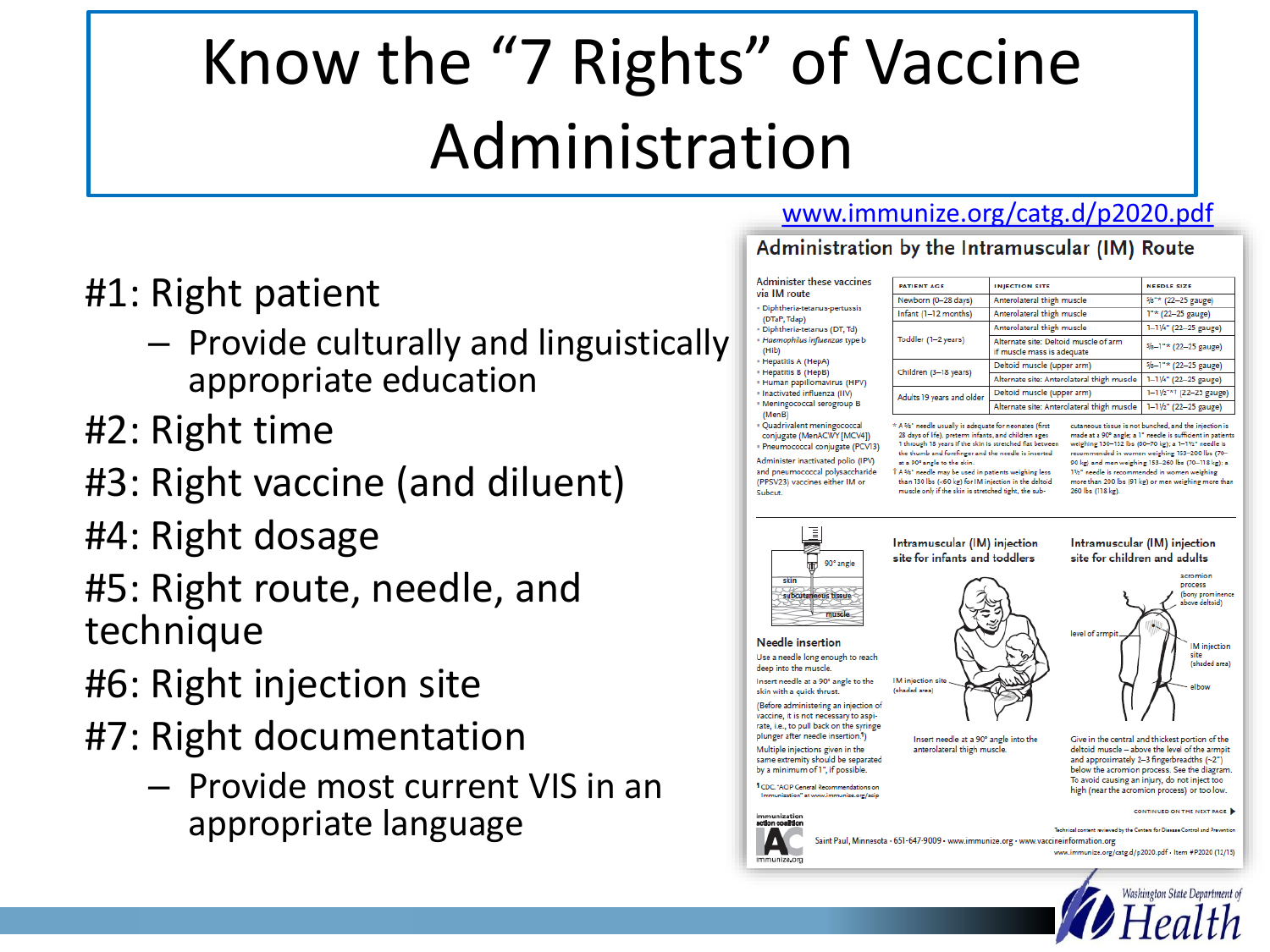#### Best Practices

| The Skills Checklist is a self-assessment tool for health care staff who administer immu-<br>nizations. To complete it, review the competency areas below and the clinical skills, tech-<br>niques, and procedures outlined for each of them. Score yourself in the Self-Assessment<br>column. If you check Need to Improve, you indicate further study, practice, or change is<br>needed. When you check Meets or Exceeds, you indicate you believe you are perform-<br>ing at the expected level of competence, or higher.<br>Supervisors: Use the Skills Checklist to clarify responsibilities and expectations for staff<br>who administer vaccines. When you use it for performance reviews, give staff the op- |                                                                                                                                                              |  | portunity to score themselves in advance. Next, observe their performance as they pro-<br>vide immunizations to several patients and score in the Supervisor Review columns. If<br>improvement is needed, meet with them to develop a Plan of Action (p. 2) that will help<br>them achieve the level of competence you expect; circle desired actions or write in others.<br>The DVD "Immunization Techniques: Best Practices with Infants, Children, and Adults"<br>ensures that staff administer vaccines correctly. Order online at www.immunize.org/dvd |         |                                                             |  |  |
|----------------------------------------------------------------------------------------------------------------------------------------------------------------------------------------------------------------------------------------------------------------------------------------------------------------------------------------------------------------------------------------------------------------------------------------------------------------------------------------------------------------------------------------------------------------------------------------------------------------------------------------------------------------------------------------------------------------------|--------------------------------------------------------------------------------------------------------------------------------------------------------------|--|-------------------------------------------------------------------------------------------------------------------------------------------------------------------------------------------------------------------------------------------------------------------------------------------------------------------------------------------------------------------------------------------------------------------------------------------------------------------------------------------------------------------------------------------------------------|---------|-------------------------------------------------------------|--|--|
|                                                                                                                                                                                                                                                                                                                                                                                                                                                                                                                                                                                                                                                                                                                      | <b>Clinical Skills, Techniques, and Procedures</b>                                                                                                           |  | Self-Assessment<br>Need to<br>Meets or                                                                                                                                                                                                                                                                                                                                                                                                                                                                                                                      |         | Supervisor Review<br>Need to<br>Meets or<br>Plan of Action* |  |  |
| Competency                                                                                                                                                                                                                                                                                                                                                                                                                                                                                                                                                                                                                                                                                                           |                                                                                                                                                              |  | <b>Exceeds</b>                                                                                                                                                                                                                                                                                                                                                                                                                                                                                                                                              | Improve | <b>Exceeds</b>                                              |  |  |
| A. Patient/Parent<br>Education                                                                                                                                                                                                                                                                                                                                                                                                                                                                                                                                                                                                                                                                                       | 1. Welcomes patient/family, establishes rapport, and answers any questions.                                                                                  |  |                                                                                                                                                                                                                                                                                                                                                                                                                                                                                                                                                             |         |                                                             |  |  |
|                                                                                                                                                                                                                                                                                                                                                                                                                                                                                                                                                                                                                                                                                                                      | 2. Explains what vaccines will be given and which type(s) of injection will be done.                                                                         |  |                                                                                                                                                                                                                                                                                                                                                                                                                                                                                                                                                             |         |                                                             |  |  |
|                                                                                                                                                                                                                                                                                                                                                                                                                                                                                                                                                                                                                                                                                                                      | 3. Accommodates language or literacy barriers and special needs of patient/parents to<br>help make them feel comfortable and informed about the procedure.   |  |                                                                                                                                                                                                                                                                                                                                                                                                                                                                                                                                                             |         |                                                             |  |  |
|                                                                                                                                                                                                                                                                                                                                                                                                                                                                                                                                                                                                                                                                                                                      | 4. Verifies patient/parents received the Vaccine Information Statements for indicated<br>vaccines and had time to read them and ask questions.               |  |                                                                                                                                                                                                                                                                                                                                                                                                                                                                                                                                                             |         |                                                             |  |  |
|                                                                                                                                                                                                                                                                                                                                                                                                                                                                                                                                                                                                                                                                                                                      | 5. Screens for contraindications. (MA: score NA-not applicable-if this is MD function.)                                                                      |  |                                                                                                                                                                                                                                                                                                                                                                                                                                                                                                                                                             |         |                                                             |  |  |
|                                                                                                                                                                                                                                                                                                                                                                                                                                                                                                                                                                                                                                                                                                                      | 6. Reviews comfort measures and after care instructions with patient/parents,<br>myting questions.                                                           |  |                                                                                                                                                                                                                                                                                                                                                                                                                                                                                                                                                             |         |                                                             |  |  |
| <b>B.</b> Medical<br>Protocols                                                                                                                                                                                                                                                                                                                                                                                                                                                                                                                                                                                                                                                                                       | 1. Identifies the location of the medical protocols (i.e. immunization protocol,<br>emergency protocol, reference material).                                 |  |                                                                                                                                                                                                                                                                                                                                                                                                                                                                                                                                                             |         |                                                             |  |  |
|                                                                                                                                                                                                                                                                                                                                                                                                                                                                                                                                                                                                                                                                                                                      | 2. Identifies the location of the epinephrine, its administration technique, and clinical<br>stuations where its use would be indicated.                     |  |                                                                                                                                                                                                                                                                                                                                                                                                                                                                                                                                                             |         |                                                             |  |  |
|                                                                                                                                                                                                                                                                                                                                                                                                                                                                                                                                                                                                                                                                                                                      | 3. Maintains up-to-date CPR certification.                                                                                                                   |  |                                                                                                                                                                                                                                                                                                                                                                                                                                                                                                                                                             |         |                                                             |  |  |
|                                                                                                                                                                                                                                                                                                                                                                                                                                                                                                                                                                                                                                                                                                                      | 4. Understands the need to report any needlestick injury and to maintain a sharps<br>njury log.                                                              |  |                                                                                                                                                                                                                                                                                                                                                                                                                                                                                                                                                             |         |                                                             |  |  |
| C. Vaccine<br>Handling                                                                                                                                                                                                                                                                                                                                                                                                                                                                                                                                                                                                                                                                                               | 1. Checks vial expiration date. Double-checks vial label and contents prior to<br>drawing up.                                                                |  |                                                                                                                                                                                                                                                                                                                                                                                                                                                                                                                                                             |         |                                                             |  |  |
|                                                                                                                                                                                                                                                                                                                                                                                                                                                                                                                                                                                                                                                                                                                      | 2. Maintains aseptic technique throughout.                                                                                                                   |  |                                                                                                                                                                                                                                                                                                                                                                                                                                                                                                                                                             |         |                                                             |  |  |
|                                                                                                                                                                                                                                                                                                                                                                                                                                                                                                                                                                                                                                                                                                                      | 3. Selects the correct needle size for IM and SC.                                                                                                            |  |                                                                                                                                                                                                                                                                                                                                                                                                                                                                                                                                                             |         |                                                             |  |  |
|                                                                                                                                                                                                                                                                                                                                                                                                                                                                                                                                                                                                                                                                                                                      | 4. Shakes vaccine vial and/or reconstitutes and mixes using the diluent supplied.<br>Inverts vial and draws up correct dose of vaccine. Rechecks vial label. |  |                                                                                                                                                                                                                                                                                                                                                                                                                                                                                                                                                             |         |                                                             |  |  |
|                                                                                                                                                                                                                                                                                                                                                                                                                                                                                                                                                                                                                                                                                                                      | 5. Labels each filled syringe or uses labeled tray to keep them identified.                                                                                  |  |                                                                                                                                                                                                                                                                                                                                                                                                                                                                                                                                                             |         |                                                             |  |  |
|                                                                                                                                                                                                                                                                                                                                                                                                                                                                                                                                                                                                                                                                                                                      | 6. Demonstrates knowledge of proper vaccine handling, e.g. protects MMR from light,<br>logs refrigerator temperature.                                        |  |                                                                                                                                                                                                                                                                                                                                                                                                                                                                                                                                                             |         |                                                             |  |  |

- Educate staff about vaccines and proper administration practices
	- Integrate into staff education policies/procedures
- Always screen for contraindications and precautions: use a standard screening tool, available in other languages
- Give appropriate VIS, available in multiple languages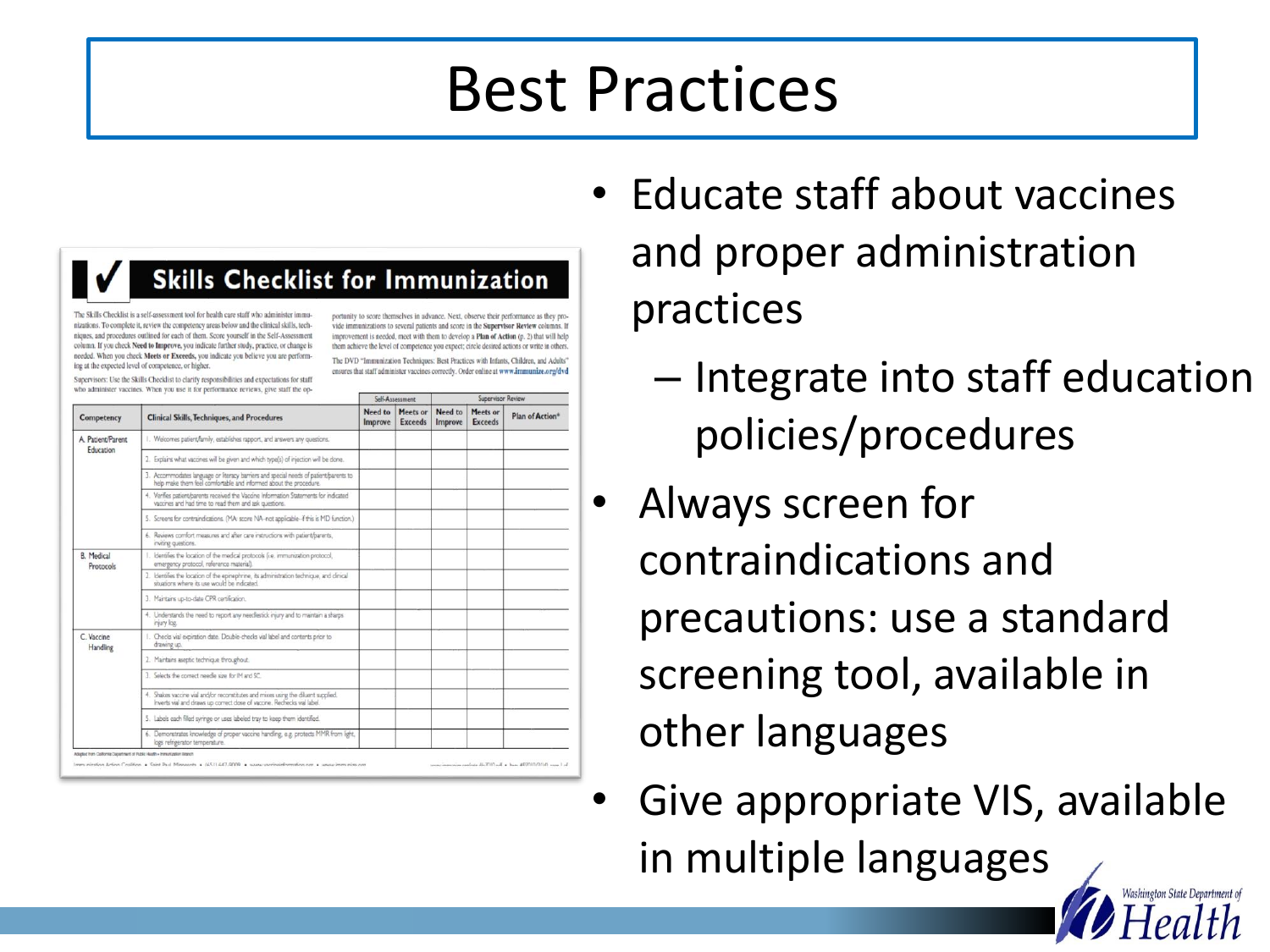### Helpful Resources

- Use the Washington State Immunization Information System
	- Check the forecast *before* administering vaccines
	- Enter any missing doses
- Adult and childhood immunization schedule: [www.cdc.gov/vaccines/schedules/hcp/index.html](http://www.cdc.gov/vaccines/schedules/hcp/index.html)
- Pink Book: [www.cdc.gov/vaccines/pubs/pinkbook/index.html](https://www.cdc.gov/vaccines/pubs/pinkbook/index.html)
- Immunization Action Coalition Ask the Experts: [www.immunize.org/askexperts/](http://www.immunize.org/askexperts/)
- IAC clinic resources: [www.immunize.org/handouts/administering](http://www.immunize.org/handouts/administering-vaccines.asp)vaccines.asp